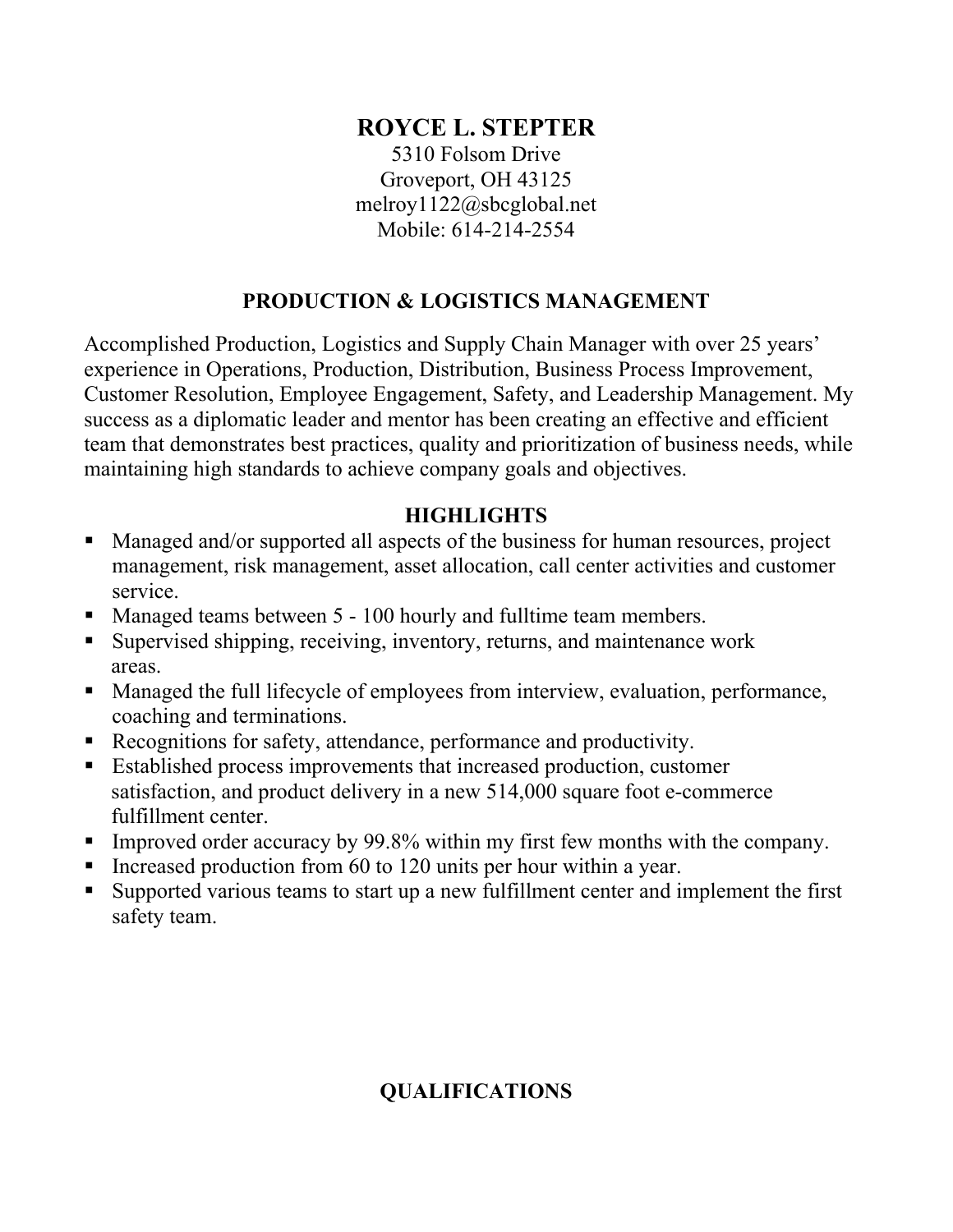## **Industries:**

Warehouse, Production, Logistics, Pharmaceuticals, Call Centers, Fulfillment Centers, Financial, Investments, Insurance, Education

### **Core Competencies:**

5S in the work place, Business Process Improvement, Guidelines & Procedures, Safety Standards & Compliance, Turnaround Management Strategy, Operation Improvement, Workflow Planning, Material Management, Cost Control Strategies, Standard Operating Procedures, OSHA, Insurance, Investments, Teaching, Mentoring

#### **Functional Areas:**

Management, Quality Assurance, Business Process Improvements, Strategic Planning, Safety, Employee Engagement

**Software:** Microsoft - Word, Excel, PowerPoint

### **Certifications / Licenses:**

Pharmacy Technician, Substitute Teacher

## **PROFESSIONAL EXPERIENCE**

### **Pac Sun Eddie Bauer (PSEB) Operations Supervisor – Groveport, OH – September 2019 – April 2020**

- Manage all Picking and Replenishment operations within a 1.5 million square foot fulfillment center.
- Report hourly production numbers of direct picking and indirect picking using Sharepoint folders.
- Manage all daily operations including payroll, corrective actions, daily start-up meetings, pick audits, and conveyor operations.
- **Track multiple pick assignments using Dematic and Warehouse management systems.**

### **Lanter Delivery Systems Terminal Manager – Groveport, OH – November 2017 – April 2018**

- Manage all terminal functions, route schedules, cross docking procedures, and customer service calls in a two shift operation.
- **Performs process dock audits, route audits, and monitors terminal metrics to** report to district manager.
- Oversees facility maintenance, equipment, supply inventory, and submits expense reports to district manager.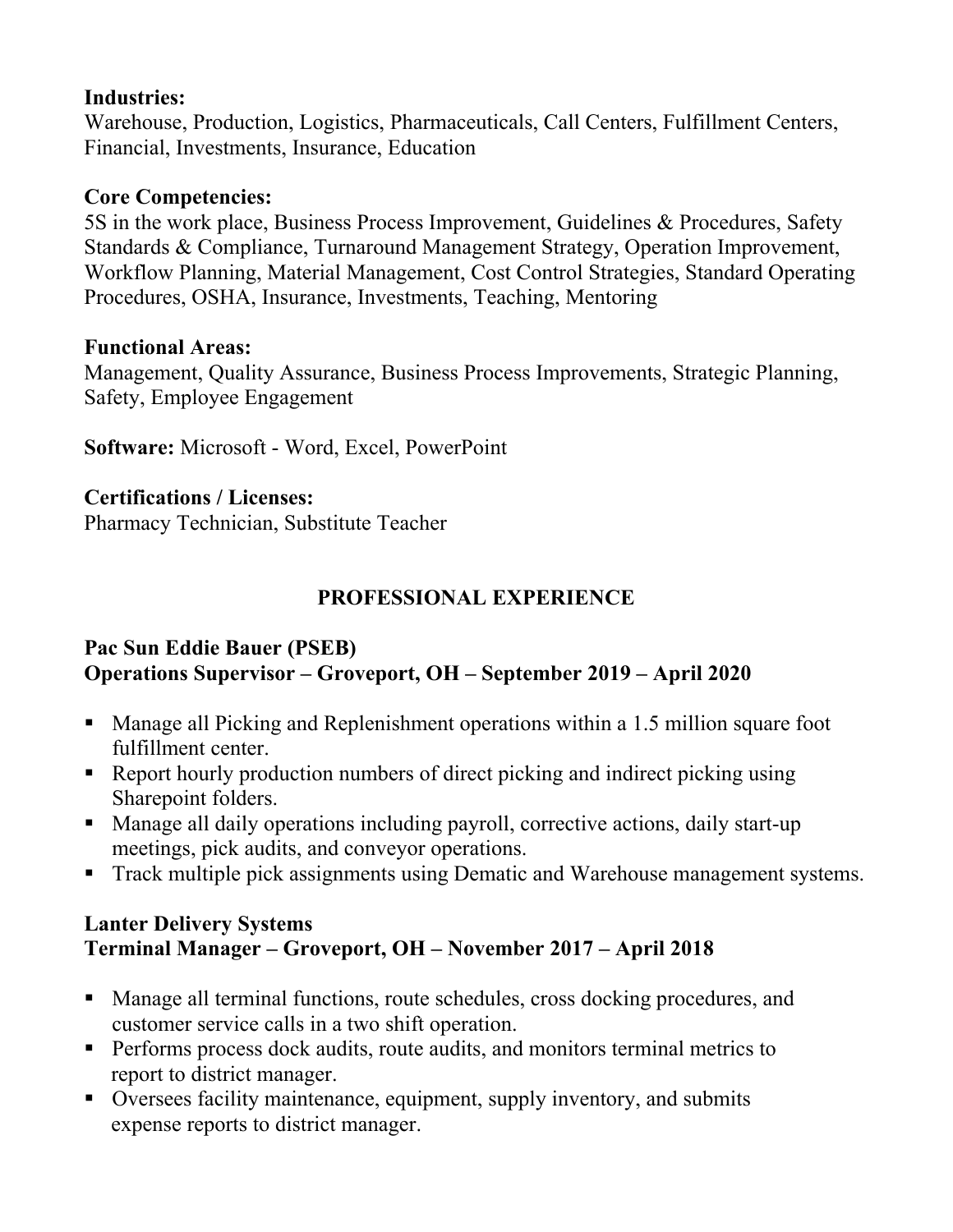- Completes daily reporting of route/driver progress, late inbound arrivals or outbound releases, special routes needed, and submits to management.
- Receives daily updates with dock supervisor, terminal administrator, district manager, customer service representatives, and carrier partners.

#### **Arrow Electronics Supervisor Logistics/Value Added Operation II Gahanna, OH - December 2014 – November 2017**

- Manage shift teams of over 30 employees on the production lines for inbound and outbound flow of computer components, plus the delivery of commodities to a variety of downstream partners.
- Tear down recyclable assets safely within multiple departments, supplies and operations.
- Responsible for building maintenance including vending services, building repair and tool purchases.
- Area Manager of shipping, inventory management, ECOMM, wholesale, batching, Power equipment facilitation, and building maintenance.
- Two years 5S facilitator/leader for the CMH plant.

### **Fanatics Operations Supervisor - Frazeysburg, Ohio – January 2013 – Dec 2014**

- Managed multiple departments with various teams of over 40 employees on the putto-light lines, pack tables, and Print-and-apply stations for distribution within a fulfillment center.
- Supervised and trained inbound team members for the new Frazeysburg 514,000 square foot e-commerce center to start up the fulfillment processes.
- Improved singles productivity from  $60$  to 120 units per hour within one year utilizing a four step training program.
- Improved order accuracy to  $99.8\%$ .
- Contributor in saving the company \$250K in expansion capital.

# **Thirty One Gifts Operations Supervisor - Columbus, Ohio – February 2010 – Jan 2013**

- Managed daily operations within a fulfillment center with over 100 employees.
- Communicated daily departmental and production goals/objectives.
- Managed workforce planning for multiple area within operations.
- Resource management ensured all employees were trained, equipped, informed and prepared to meet and exceed production standards.
- Encourage openness, honesty, rewards and trust within a union free environment.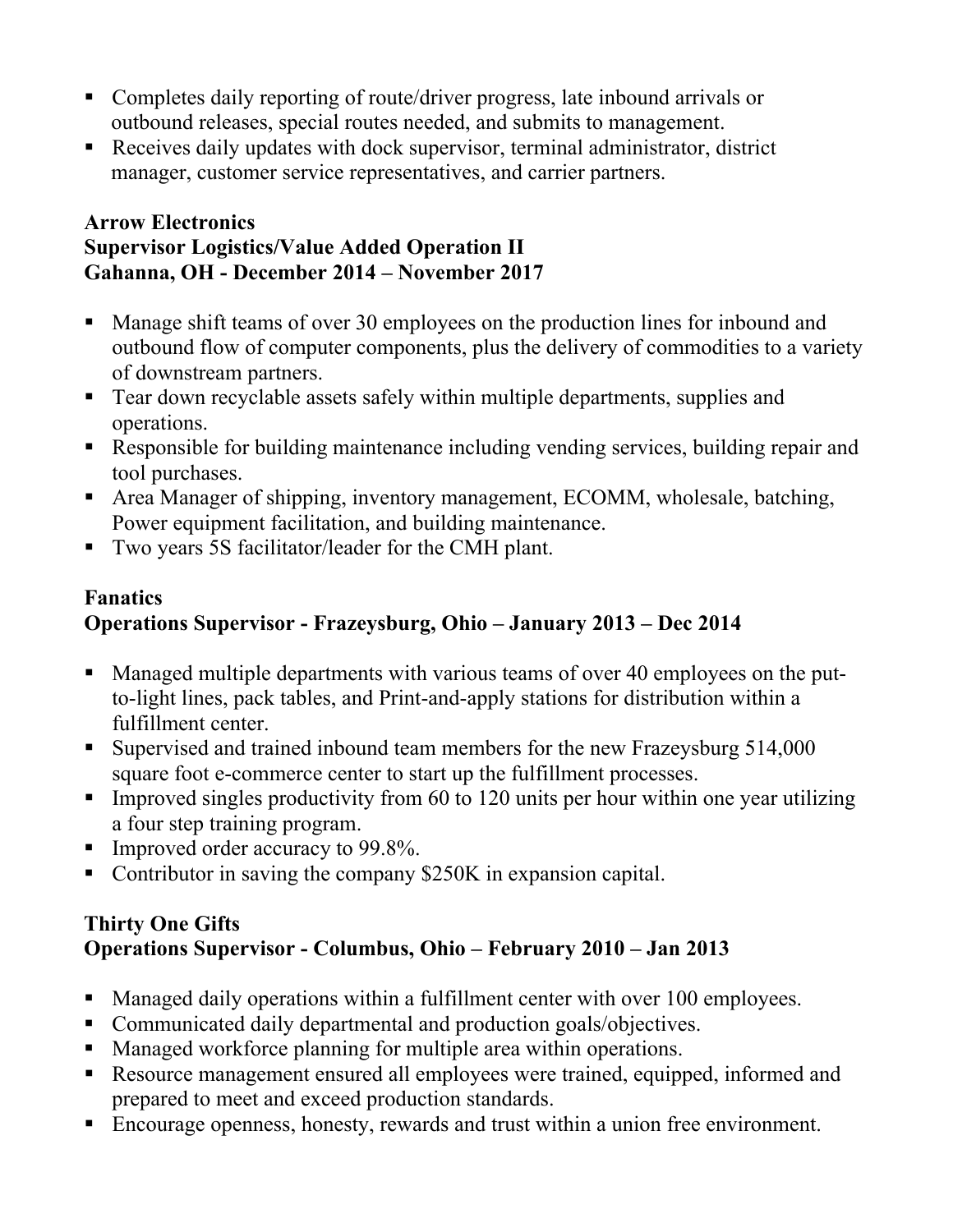# **BioScrip Distribution Supervisor - Columbus, Ohio – December 2009 – Feb 2010**

- Monitored and managed supplies for various pharmacy operations including specialty line, shipping and receiving.
- Researched and problem solved issues with Baker system, computer, or equipment.
- Quality assurance by inspecting random orders, performance monitoring, and making process adjustments for improvements.
- Managed daily operations with hiring, evaluations, performance, attendance, coaching, training and rewards.

# **DSW Production Supervisor - Columbus, Ohio – September 1999 – Nov 2008**

- Managed daily operations within a Distribution Center with over 110 employees in multiple departments simultaneously.
- Cut Production Cost in excess of \$204K and reduced labor hours by 17,500.
- Highest 2004 employee satisfaction rating within the company.
- Managed daily operations with hiring, evaluations, performance, attendance, coaching, training and rewards.

## **Primerica Personal Financial Analyst - Columbus, Ohio – October 1996 – May 1999**

- Managed inbound /outbound call center activity along with CS activities for training.
- Coordinated and monitored customer service activities for trainees and personal business.
- Conducted seminars and workshops on various financial planning topics.

# **United States Postal Service (USPS) Production Supervisor - Columbus, Ohio – August 1988 – June 1997**

- Managed Tour 3 operations including machines, shipping, receiving, and customer service.
- **Prepared and processed personnel actions such as promotions, appointments, transfers,** and leaves of absence.
- Created Standard Operating Procedures for all departments.

# **Education / Certification**

 Master of Business Administration [Leadership Management] - May 2008 Franklin University - Columbus, Ohio